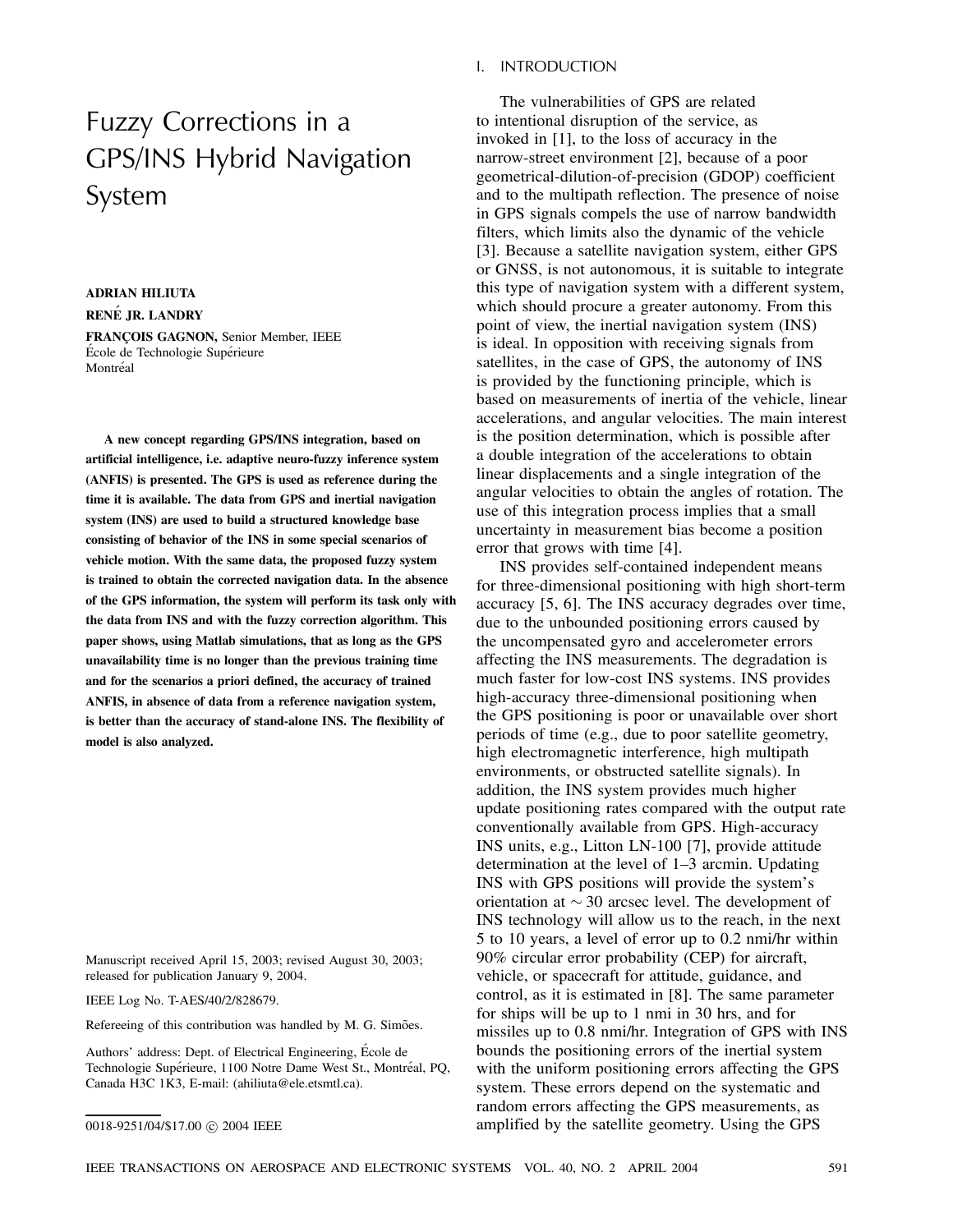positions, the GPS/INS integration filter can estimate the error states affecting the INS measurements. These error state estimates are used to calibrate the INS system on a continuous basis. The high accuracy of the INS system over short periods of time allows correction of undetected cycle-slips affecting the GPS measurements.

There are two basic GPS/INS integration schemes: loosely (or cascaded or modular) and tightly coupled mode [9]. In the loosely coupled mode, the GPS receiver and the INS are treated as separate navigation systems. The GPS receiver contains a filter, which processes the raw GPS observables and supplies a position, velocity, and time solution. The INS implements its navigation/attitude algorithms to give a position, velocity, and attitude. An integrated Kalman filter (KF) is then applied to combine the GPS and INS solutions. In the tightly coupled mode, however, only a single KF is applied to process both sets of sensor data: raw GPS code/phase observations and INS measurements.

The integration between GPS and INS exploits their synergy in various approaches, based on the use of KF, with the goal to mitigate the short time error of GPS and long time error of INS [10, 11]. The resulting plant is a combined navigation system that has better performances than GPS or INS, considered as stand-alone navigation systems. The KF properties are well understood and analytically proven, and it is not the purpose of this paper to reiterate the KF functioning principle. However, we have to underline that, in order to calculate the estimate of INS error, KF constantly needs information from both sources: INS and GPS. Based on INS autonomy, we assume that it will be always available to provide KF with data. On the other hand, the normal performance of GPS can be disrupted [1], case in which the accuracy of integrated navigation system will decay to stand-alone INS accuracy. Some attempts to use fuzzy logic in navigation were made for GPS code and carrier-phase measurements [12] or for adaptive tuning of KF in GPS/INS integrated navigation systems [13, 14].

In the attempt to prevent or, at least, to reduce the impact of accuracy decreasing when GPS becomes unavailable, we used an adaptive neuro-fuzzy inference system (ANFIS), built and trained using data from stand-alone INS, on one hand, and from the most accurate navigation system available, considered as reference, on the other hand. The issue is to prove that, with an appropriate choice of parameters, the ANFIS can be built and trained during the availability time of reference system. We show, in the following pages, that passing the INS data through ANFIS will procure a better accuracy when the reference source is missing. The errors and the flexibility of the system will be analyzed.



Fig. 1. Schematics of fuzzy integrated navigation system.

## II. PROPOSED SCENARIOS

The movement of a vehicle can be regarded as a composition of several basic motions along and/or around the three axes. Due to the similarities of approaches, no matter what basic motion we choose for demonstration purpose, we propose here only one scenario, as well as a possibility to switch and/or to combine several scenarios using dynamic behavior detector (Fig. 1). During simulation process, we evaluate also how much the real data can differ from the training data, this having implications in the number of scenarios to be considered in order to describe the entire motion of the vehicle.

We have chosen a simple case to demonstrate the concept of use of structured knowledge bases, but it is also, the most commonly used and that addresses the largest market. It is a 2D navigation system in which the lateral accelerations are induced only by the angular velocity and not by a real lateral displacement of the vehicle. This is the typical ground transportation scenario.

In this study, we assume the following basic scenarios that determine the values of acceleration upon the vehicle orientation axis  $(a<sub>r</sub>)$  and angular velocity upon the vertical axis  $(\omega_z)$ :

1) rectilinear uniform accelerated movement: constant  $a_x$  and  $\omega_z = 0$ ,

2) circular uniform movement  $a_x = 0$  and constant  $\omega_z.$ 

This approach is nothing else but the use of dynamic behavior of the vehicle in implementation of the navigation algorithm, as it was used in [15]. The difference consists in the way the dynamic behavior of the vehicle is described. In [15], the model is stochastic and differential equations driven by random noise are used. In our research, the use of a heuristic model of the vehicle, rather than a deterministic one, is investigated. The deterministic model is assumed to be completely described by differential equations. The heuristic model is built on trial-and-error methods.

In Fig. 1, we can observe the structure of such system. The dynamic behavior detector and inertial navigation algorithm process the raw inertial data. The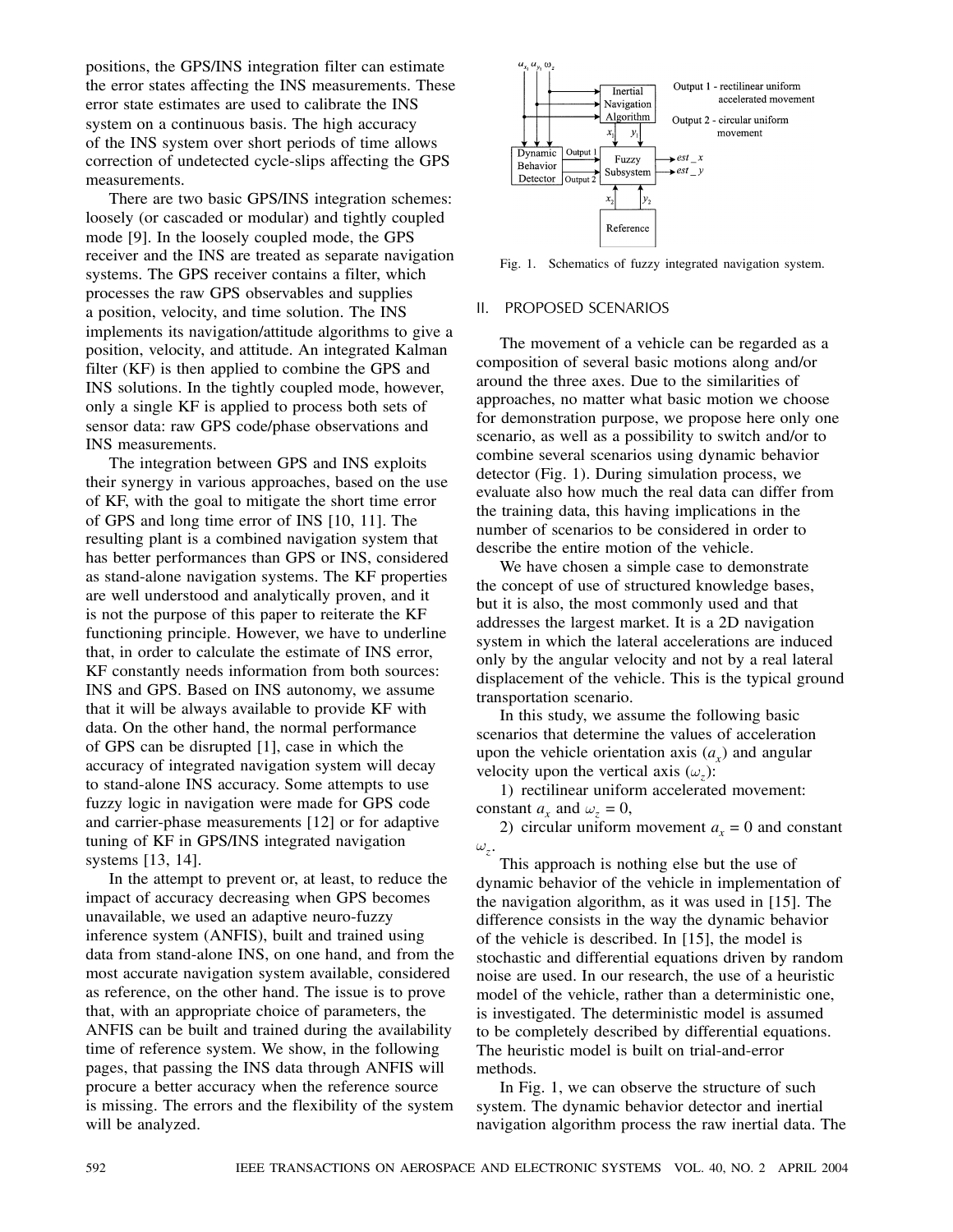

Fig. 2. Membership functions at inputs of dynamic behavior detector.



Fig. 3. Membership functions at outputs of dynamic behavior detector.

first is used to detect which of the two scenarios is currently under way according to the input data.

The reference data provided by the reference block in Fig. 1 are used for building and training the ANFIS in the fuzzy subsystem block. The training data have to be as accurate as possible and are necessary only during the training process. Part of the data will be used to check the accuracy of training. The role of fuzzy subsystem is to correct the errors of stand-alone INS, taking into account the dynamic of the movement of the vehicle, as well as the information stored as ANFIS, built and trained during the availability of the reference source. We have to mention that the output of reference system (that can be GPS or GPS/INS KF integrated system) is used to provide navigational data as long as these are available.

It is obvious that, in the actual case, we do not have a clear delimitation between both scenarios. Rather than crisp values, at the outputs of this block, we have two weighted coefficients, with values between 0 and 1. We can obtain noncrisp values at the outputs by using a fuzzy dynamic behavior detector. The proposed input membership functions are shown in Fig. 2, and the output membership functions in Fig. 3.

The values for the input variables are given only as example, and they have to be established according to the dynamic of the vehicle. For each variable, the inference rules, stored in fuzzy associative memory (FAM), are as follows.

1) If (input variable is negative) then (output is high) (1).

2) If (input variable is zero) then (output is low) (1).

3) If (input variable is positive) then (output is high) (1).

The input membership functions are used to transform the crisp values of the input variables in a linguistic degree (Fig. 4).

As example, in the same figure, the value 4 of the input variable is "zero" in a degree of 0.5 and "positive" in a degree of 0.25. The process is called fuzzification. After obtaining of the linguistic values of variables, we can do the inference, on the basis of rules. The linguistic value "zero" activates the rule number 2 (see the rules above), while the linguistic value "positive" activates the rule number 3. The inference process consists in obtaining of conclusions from premises, during the evaluation of rules stored in a FAM. In this manner, the inference process that uses the second rule gives an activation of the "low" value of the output coefficient. In the same way, the inference process that uses the third rule leads to the activation of "high" value. The evaluation process leads to activation of an output membership



Fig. 4. Fuzzification, inference and defuzzification processes.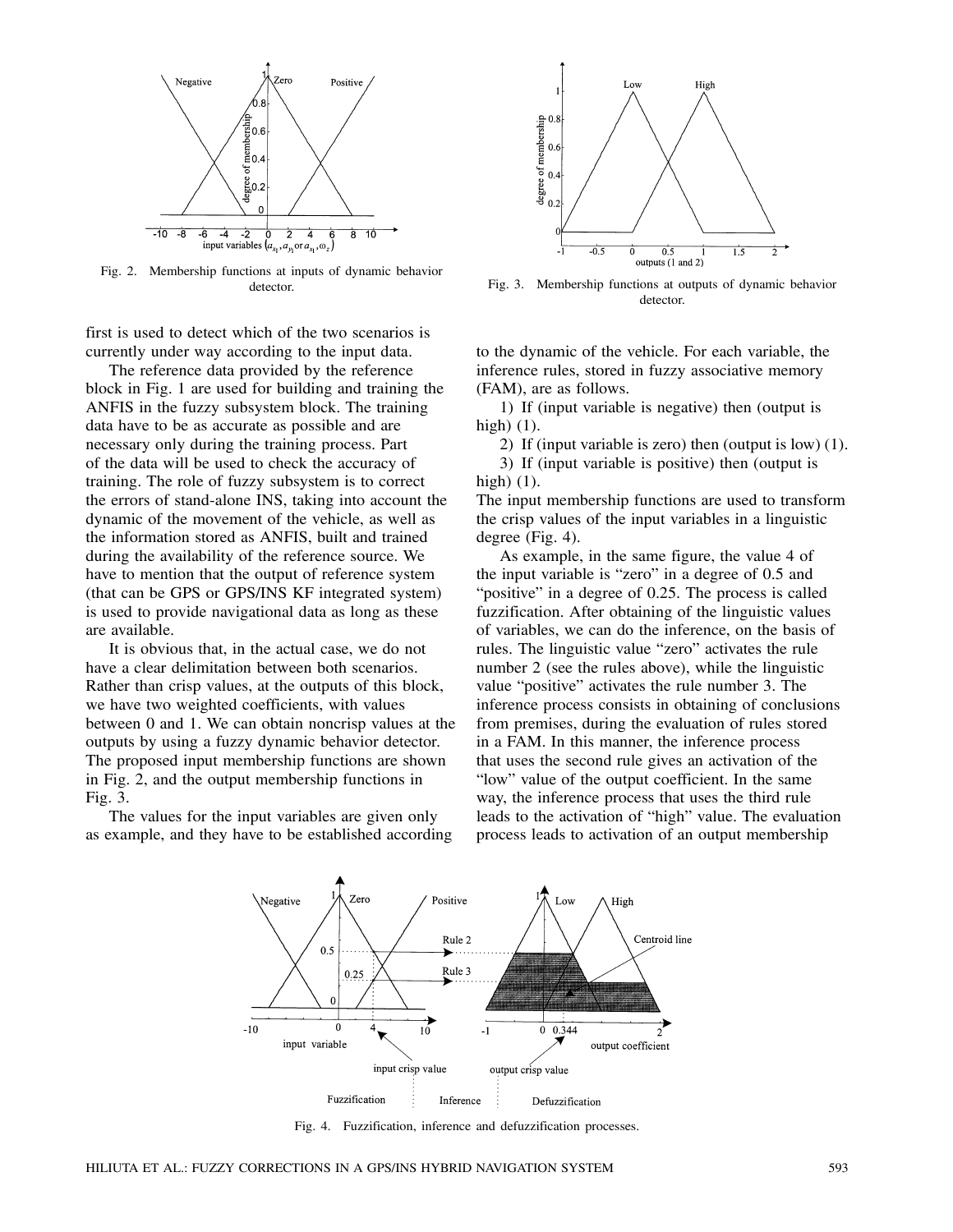

Fig. 5. Output of dynamic behavior detector as function by corresponding input values.

function, in a degree corresponding to fuzzification and inference process. The union of all the activated membership functions gives a 2D figure, for which the horizontal coordinate of the center of gravity is the crisp value of the output of the system. This process is called defuzzification.

Mapping each output as function of each input will lead to the graphic representation from Fig. 5. The points in which the saturation limits are reached are modifiable by modification of the membership functions from Fig. 2 and 3. This kind of approach for dynamic behavior detector permits to select not only the studied cases, but the subcases as well: small constant  $a_x$  and  $\omega_z = 0$ ; medium constant  $a_x$ and  $\omega_z = 0$ , and so on. The output coefficient permits the obtaining of the final position as the weighted average of results in each basic scenario that is activated and to appreciate the degree in which each scenario is satisfied. The output of dynamic behavior detector shows if the input variable has a variation over time, and if this variation is large enough to take into consideration the corresponding scenario. The intermediate values for input variables cause an output coefficient between 0 and 1, while large values cause an output with the value equals to 1. In this manner, the output coefficient is used to weight the decision about the scenario to be considered.

## III. INERTIAL NAVIGATION ALGORITHM FOR PROPOSED SCENARIO

The two reference frames used to compute the position (Fig. 6) are: a fixed one  $(xOy)$ , attached to a point on the Earth's surface; the mobile one  $(x_1O_1y_1)$ , attached to the vehicle. The axis  $O_1x_1$  is the longitudinal axis of terrestrial vehicle and  $O_1y_1$  is the perpendicular axis, in the horizontal plane. The center  $O<sub>1</sub>$  is the center of inertial navigation system.

The vehicle movement is uniquely determined by the acceleration  $a_{x_1}$ . The velocity of vehicle is

$$
v_{x_1} = \int a_{x_1} dt. \tag{1}
$$



Fig. 6. Reference frames.

In the frame  $xOy$ , since there is no lateral movement, in the scenario that makes the object of this analyze ( $v_{v_1} = 0$ ), the vehicle is moving with velocities:

$$
\begin{cases} v_x = v_{x_1} \cos \varphi \\ v_y = v_{x_1} \sin \varphi \end{cases}
$$
 (2)

where  $\varphi$  is

$$
\varphi = \int \omega_z dt. \tag{3}
$$

The vehicle displacements, with respect to the departure point, in the fixed frame, are

$$
\begin{cases}\nx = \int v_x dt \\
y = \int v_y dt\n\end{cases} \tag{4}
$$

The angle  $\varphi$  is obtained from the angular velocity  $\omega_z$  or from the measurements of acceleration. In fact, in the terrestrial vehicle scenario, the lateral acceleration is induced only by the angular movement, with the angular velocity  $\omega_z$ , along a trajectory with a radius  $r$ . Such acceleration is given by

$$
a_{y_1} = \omega_z^2 r. \tag{5}
$$

The radius of curve depends on the speed of the vehicle and on its angular velocity:

$$
r = \frac{v_{x_1}}{\omega_z} = \frac{\int a_{x_1} dt}{\omega_z}.
$$
 (6)

Replacing in (5), we obtain

$$
a_{y_1} = \omega_z^2 \frac{\int a_{x_1} dt}{\omega_z} = \omega_z \int a_{x_1} dt \tag{7}
$$

from which we can calculate

$$
\omega_z = \frac{a_{y_1}}{\int a_{x_1} dt}.\tag{8}
$$

Thus, the angle  $\varphi$  is given by

$$
\varphi = \int \omega_z dt = \int \left[ \frac{a_{y_1}}{\int a_{x_1} dt} \right] dt.
$$
 (9)

In conclusion, using the measurements  $a_{x_1}$ ,  $a_{y_1}$  and equations in the order of  $(4)$ ,  $(2)$ ,  $(9)$ , and  $(1)$ , or the measurements  $a_{x_1}, \omega_z$  and the equations in the order of  $(4)$ ,  $(2)$ ,  $(3)$ , and  $(1)$ , we are able to calculate the position displacement of the mobile.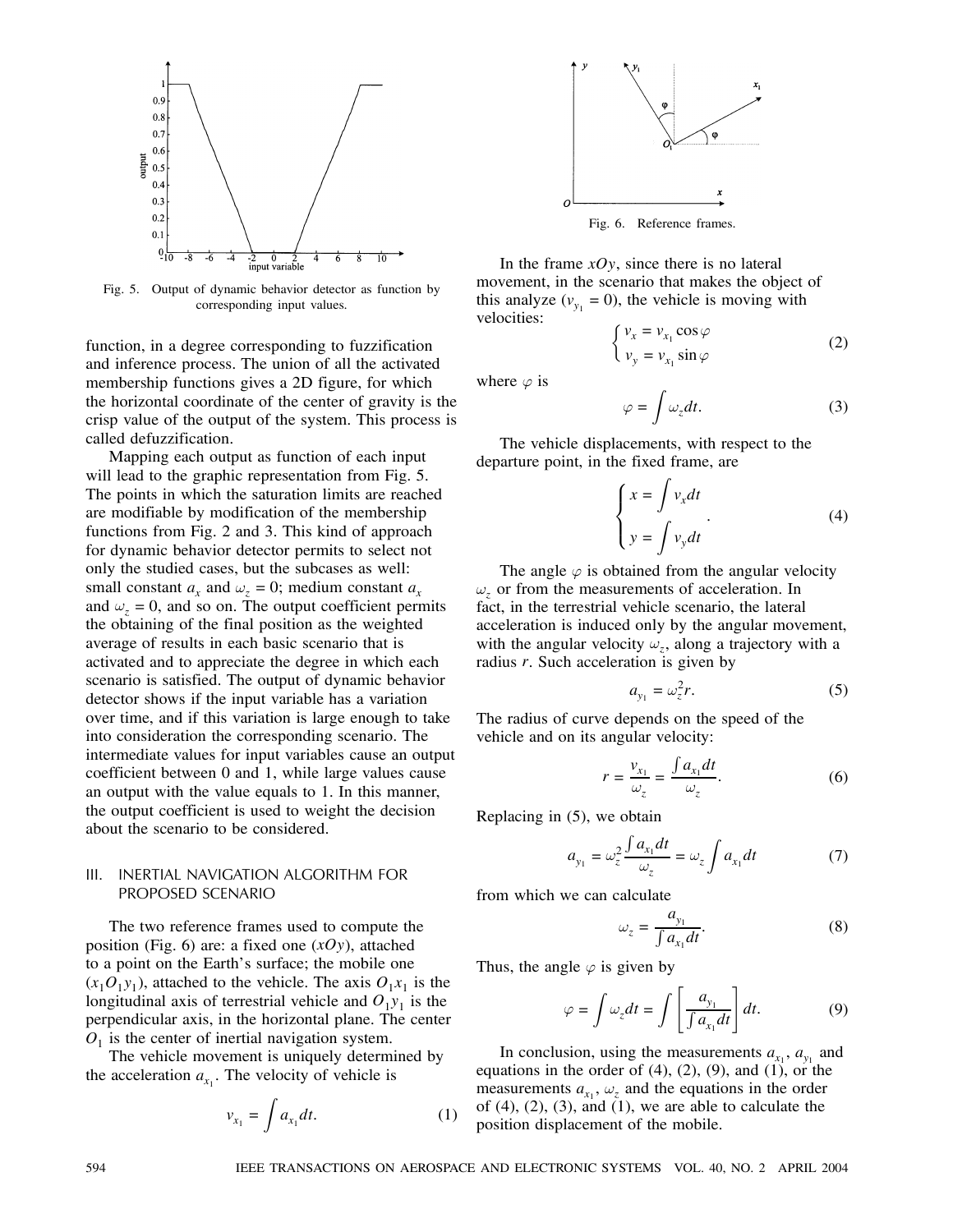#### IV. FUZZY SUBSYSTEM

The accelerometers and gyrometers mainly produce two types of errors. The first type is a random process, at high frequency and following a Gaussian distribution with zero-average and variance  $\sigma^2$ . The second type is a bias that varies slowly (low frequency). However, the data from transducers are integrated in inertial navigation algorithm and the high frequency noise, the first type of error, can be greatly reduced. The second error, integrated over time, is the main cause for the rise of position error in INS. If this bias is small and slowly variable, then it can be compensated using the artificial intelligence technique. In this section, the methodology of use of ANFIS [16] as a training technique in inertial navigation is described. As stated in [8], current methods of data fusion are: extended Kalman filtering, model-based approaches, wavelet decomposition, artificial neural networks, and fuzzy logic. The methods developed in the field of artificial intelligence include the following: common-sense reasoning, nonmonotonic logic, circumspection, algorithms used in neural networks, and extension to Bayesian calculi. Further research and development is needed to develop the capacity to reason in the face of uncertainty and to fuse information from disparate sources.

When the GPS is available and has a good GDOP coefficient, the GPS position data are used to form the output vector of the fuzzy subsystem. The two inputs will be formed with the INS position data and, respectively, with a delayed (with one step) variant of these data. Consequently, the input-output training pairs are: position reported by stand-alone INS (first input), the same data delayed with one step (second input), and the position as reported by the reference navigation system (the output during the training and the aim of ANFIS when the data from this system are not available). In this way, we take into account the INS data, the variation of these data and the data from GPS. Matlab is used to generate and train an ANFIS. The training aims the parameters of the membership functions and is done using a back propagation algorithm either alone or in combination with a least squares method. In our assumption, the training objective is to minimize the absolute position error, defined as difference of the reference position and the position reported by stand-alone INS. During the training process, the fuzzy subsystem learns about the evolution of INS errors in different situations. The resulting model is heuristic and, as we mentioned before, is built on trial-and-error method.

To generate a data set, for use in the training of fuzzy subsystem, we have imagined a linear trajectory. The vehicle starts with  $a_{x_1} = 2 \text{ m/s}^2$  and keeps this acceleration during 10 s; it reaches the speed  $v_{x_1} =$ 20 m/s; after that, the vehicle goes with constant

speed until  $t = 100$  s; therefore, the total equivalent distance will be  $x_1 = 100 \text{ m} + 1800 \text{ m} = 1900 \text{ m}$ .

The INS model used in the simulations is built with models of two accelerometers ADXL 105, mounted on the axes  $O_1x_1$  and  $O_1y_1$ , respectively. The models are developed in Simulink with data from producer data sheet. Additionally, sensors orientation errors can be added, to simulate mounting errors. The position is calculated as explained in Section II of this paper. The samples of reference signal, as well as those of signals from INS, are every 0.1 s. To build and train the ANFIS, first, and to evaluate navigation errors afterwards, we have used the following parameters and equations.

1) the reference position and velocity on  $Ox$  axis, x and  $v_{\nu}$ ;

2) the reference position and velocity on  $Oy$  axis, y and  $v_y$ ;

3) the position and velocity reported by stand-alone INS on *Ox* axis,  $x_i$  and  $v_{x_i}$ ;

4) the position and velocity reported by stand-alone INS on *Oy* axis,  $y_i$  and  $v_{y_i}$ ;

5) the relative position error of INS is calculated using

$$
e_1 = \frac{\sqrt{(x - x_i)^2 + (y - y_i)^2}}{\sqrt{x^2 + y^2}} \cdot 100\%
$$
 (10)

6) the absolute velocity error is calculated using

$$
e_{v_1} = \sqrt{v_x^2 + v_y^2} - \sqrt{v_{x_i}^2 + v_{y_i}^2}
$$
 (11)

7) the angle between the vehicle velocity and the  $Ox$  axis, reported by the reference system (GPS), is given by

$$
\varphi = \arctan \frac{v_y}{v_x} \tag{12}
$$

8) the angle between the vehicle velocity and the  $Ox$  axis, reported by INS, is given by

$$
\varphi_i = \arctan \frac{v_{y_i}}{v_{x_i}} \tag{13}
$$

9) the absolute error of angle was calculated with

$$
e_{\varphi_1} = \varphi - \varphi_i \tag{14}
$$

10) using ANFIS, the positions on  $Ox$  axis  $(\hat{x})$  and on Oy axis  $(\hat{y})$  were estimated;

11) the estimation of velocities are

$$
\hat{v}_x = \frac{d\hat{x}}{dt}
$$
\n
$$
\hat{v}_y = \frac{d\hat{y}}{dt}
$$
\n(15)

12) the estimation of angle is

$$
\hat{\varphi} = \arctan \frac{\hat{v}_y}{\hat{v}_x} \tag{16}
$$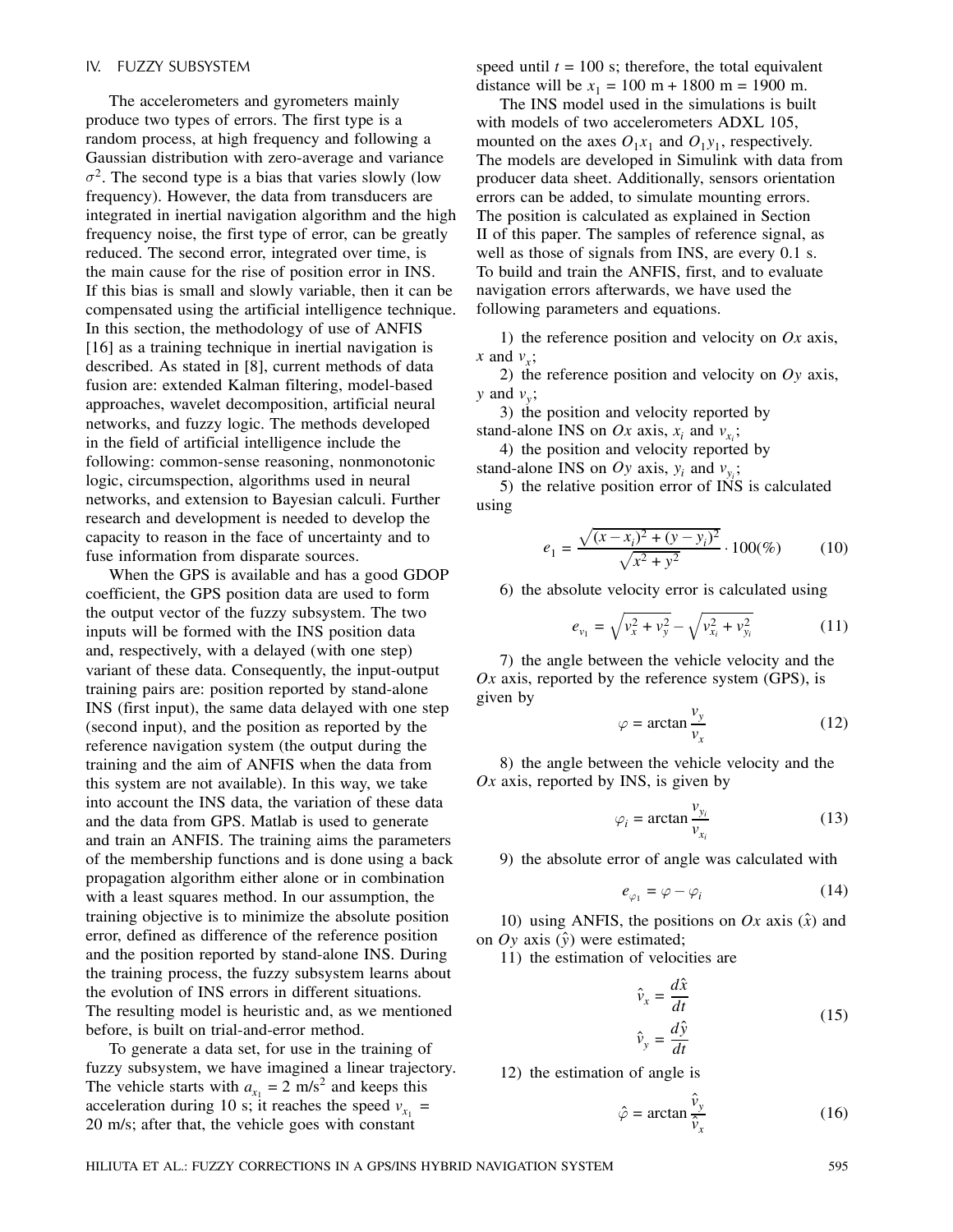TABLE I Simulation Results in Case of 2-rules ANFIS

| Case | <b>INS</b><br>Position<br>Error $e_1$ [%] | Estimator<br>Position<br>Error $e_2$ [%] | <b>INS</b><br>Velocity<br>Error $e_{v_1}$ [m/s] | Estimator<br>Velocity<br>Error $e_{v_2}$ [m/s] | <b>INS</b><br>Angle<br>Error $e_{\varphi_1}$ [°] | Estimator<br>Angle<br>Error $e_{\varphi_2}$ [°] | Length of<br>Simulation [s] |
|------|-------------------------------------------|------------------------------------------|-------------------------------------------------|------------------------------------------------|--------------------------------------------------|-------------------------------------------------|-----------------------------|
|      | 4.2                                       | $0.6^{\circ}$                            | $-0.83$                                         | 0.11                                           | $-4.2$                                           | $\Omega$                                        | 100                         |
|      | 1.88                                      | 0.05                                     | $-0.28$                                         | 0.01                                           | $-0.63$                                          |                                                 | 50                          |
|      | 1.45                                      | 1.2                                      | $-0.25$                                         | $-0.28$                                        | $-0.24$                                          | $\Omega$                                        | 50                          |
|      | 2.11                                      | 7.45                                     | $-0.13$                                         | 4.3                                            | $-0.93$                                          |                                                 | 50                          |
|      | 2.78                                      | 0.64                                     | $-0.27$                                         | $-0.37$                                        | $-2.11$                                          | $\Omega$                                        | 50                          |
|      | 2.12                                      | 1.82                                     | $-0.29$                                         | 1.7                                            | $-0.87$                                          | $\Omega$                                        | 50                          |
|      | 2.81                                      | 0.05                                     | $-0.29$                                         | 0.02                                           | $-2.03$                                          | $\Omega$                                        | 50                          |
| 8    | 2.71                                      | 0.64                                     | $-0.17$                                         | 0.12                                           | $-1.92$                                          | $\Omega$                                        | 50                          |
| 9    | 2.05                                      | 0.7                                      | $-0.16$                                         | 0.12                                           | $-0.74$                                          |                                                 | 50                          |
| 10   | 2.8                                       | 0.64                                     | $-0.14$                                         | 0.02                                           | $-2.05$                                          | $\Omega$                                        | 50                          |



13) the estimation error

in position is

$$
e_2 = \frac{\sqrt{(x - \hat{x})^2 + (y - \hat{y})^2}}{\sqrt{x^2 + y^2}} \cdot 100\%
$$

in velocity is

$$
e_{v_2} = \sqrt{v_x^2 + v_y^2} - \sqrt{\hat{v}_x^2 + \hat{v}_y^2}
$$
 (17)

in angle is

 $e_{\infty} = \varphi - \hat{\varphi}.$ 

Using these suppositions and formulas, a set of simulations was made, in order to establish the limits of possibilities to use ANFIS in correction of the INS errors. The simulations were made in different situations in which the initial accelerate motion was  $3 \text{ m/s}^2$  or  $1 \text{ m/s}^2$ , during  $8 \text{ s}$  or  $12 \text{ s}$ , for constant or variable acceleration, positive or negative (Fig. 7). In total, ten cases were studied for each fuzzy system, each having up to 7 rules. The results for 2-rules ANFIS are presented in Table I.

To synthesize the results of Table I, the average and the standard deviation for the data in the two

first columns were calculated. For the first column, the following values were obtained:  $m_1 = 2.491\%$ and  $\sigma_1 = 0.759\%$ . For the second:  $m_2 = 1.379\%$  and  $\sigma_2 = 2.194\%$ .

The average of errors in ANFIS case is about two times smaller than the stand-alone INS, but the standard deviation is larger. If we look into the Table I, we can see the source of this large variation at line four. The ANFIS is not good for this case, because it is much different from the proposed scenario, as shown on Fig. 7, so this line should be removed. In addition, we can remove the first line, because simulation time was two times longer than the rest of cases (see Table I). This result is interesting since it shows that the fuzzy approach should only be used for durations smaller or equal to the training. After that time, the error could be worse than the noncorrected system, and a parametric reset should be performed. With these considerations, the new values for averages and standard deviations are:  $m_1$  = 2.325%,  $\sigma_1 = 0.52\%$ ,  $m_2 = 0.718\%$  and  $\sigma_2 = 0.58\%$ . Now, the two standard deviations have close values and these are close to the value of standard deviation of the sensors noise. The average of the errors is still different, showing a better accuracy for the system with fuzzy corrections. The results are even more impressive if we analyze the error propagation in dead reckoning type navigation systems, in which errors increase with time. Further analysis shows three times better relative accuracy.

The positions of vehicle, actual, reported by INS alone and reported by INS after fuzzy corrections, in the case of 2-rules ANFIS, are presented in Fig. 8.

The same simulation was done, as for 2-rules ANFIS, for 3, 4, 5, 6, and 7-rules ANFIS. We put the averages and standard deviations for these situations in the Table II.

A system with three rules is optimal from the point of view of accuracy and used storage space. The average of the errors in the case of INS corrected by the ANFIS is 0.32%, which is seven times smaller than the average of the errors of stand-alone INS. This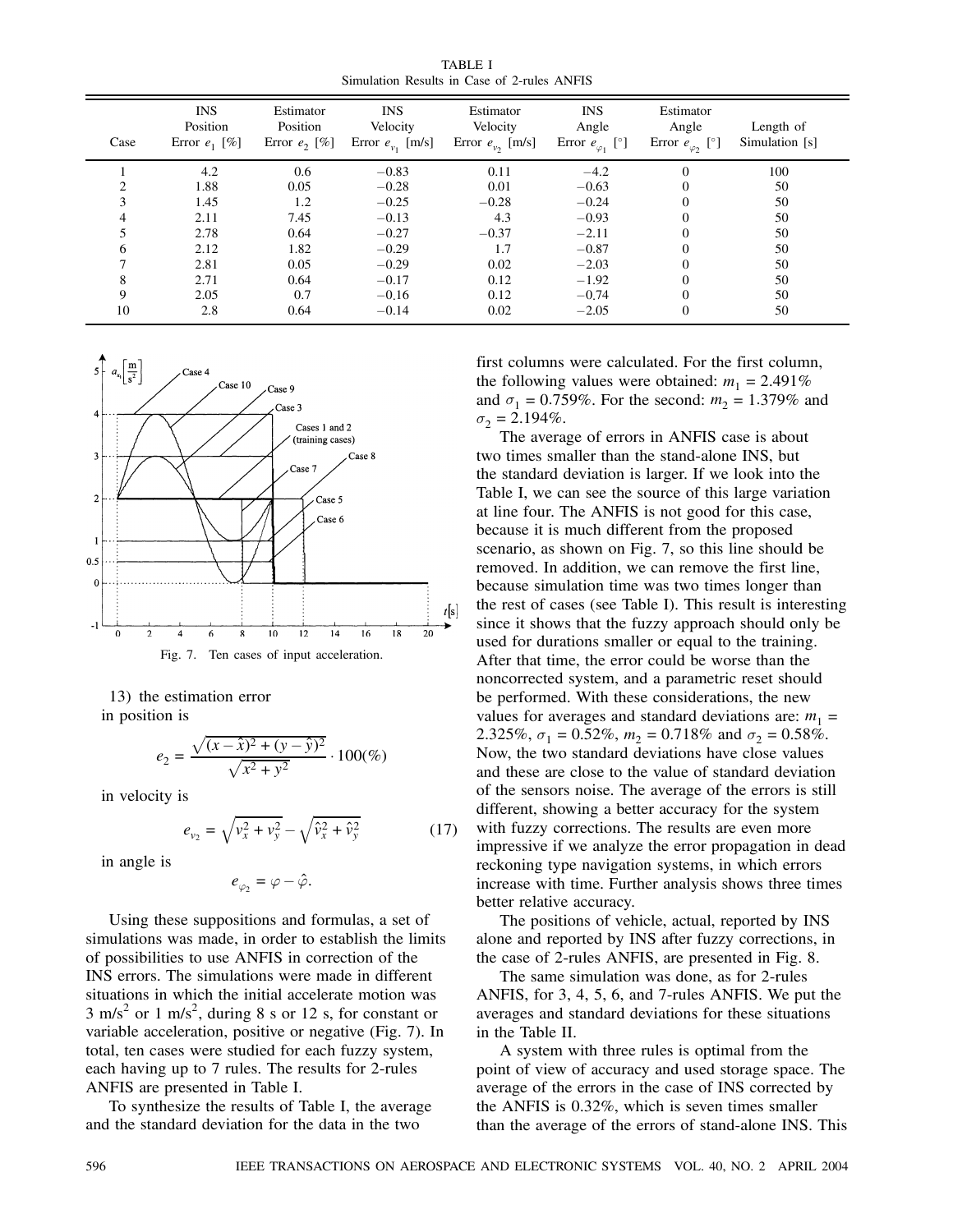

Fig. 8. Trajectories: actual, reported by INS, reported by corrected INS, for case 2 from Table I.

TABLE II Influence of Number of Rules on Accuracy of System

| No. of Rules | $m_1$ [%] | $\sigma_1$ [%] | $m2$ [%] | $\sigma$ <sub>2</sub> [%] | x Memory $[B]$ | $\gamma$ Memory [B] |  |
|--------------|-----------|----------------|----------|---------------------------|----------------|---------------------|--|
|              | 2.325     | 0.52           | 0.718    | 0.58                      | 947            | 750                 |  |
|              | 2.3525    | 0.56           | 0.32     | 0.255                     | 1661           | 1102                |  |
| 4            | 2.44      | 0.39           | 0.34     | 0.285                     | 2335           | 1567                |  |
|              | 2.37      | 0.451          | 0.343    | 0.286                     | 3509           | 2128                |  |
| 6            | 2.5225    | 0.391          | 0.404    | 0.185                     | 4751           | 2805                |  |
| −            | 2.8025    | 0.0805         | 0.3375   | 0.2323                    | 6213           | 3551                |  |

also means that the trained ANFIS can perform its task for 2.7 times longer than the stand-alone INS.

## V. CONCLUSION

The principle of this algorithm is similar to the map recognition algorithm, since structured knowledge is used, in both cases, as a map or trained knowledge. Although the two algorithms are based on structured knowledge, the storage of a map in memory takes a lot of space and can only be used in a limited area. The required space for storage of the structured knowledge of ANFIS is much smaller and the knowledge is based on the evolution of the vehicle in any environment.

The proposed algorithm is not exhaustive since it is applicable only for the considered scenario. However, we considered the scenario only as an example, the approaches for other scenarios being not different. The difference will appear only in the dynamic behavior detector, which has to be adapted to select the best scenario, or even a combination of scenarios through a weighted average of different activated ANFIS.

In the Table I, we can see the flexibility of the ANFIS with respect to the input signal. This means that it will not be necessary to have many ANFIS, for many input signals characteristics, because the fuzzy systems are tolerant to faults and uncertainty. We did not present here all the simulation results. However, another conclusion is that we can better estimate the speed of vehicle, as magnitude and direction. It also helps to better manage the errors in the next stage of motion evaluation, which necessitates initial conditions to integrate the measurements.

In Fig. 10, we can see the variation of errors with respect to time, in the 3-rules ANFIS case, when a signal as in Fig. 9 is applied at the input. In Fig. 9, another acceleration of the vehicle is also shown that is used to test the system tolerance to uncertainty. We can appreciate the tolerance of the system to uncertainty comparing the two signals that are different, the second being a variation equal the full range of the first one.

If we admit a quadratic evolution of error, in the INS model, then the accuracy after fuzzy corrections is seven times better than without corrections (the exact value is 7.3), for the same duration of performing. If we put a threshold in accuracy, then the fuzzy system will perform three times longer than without corrections (the exact value is 2.7). If we want that the systems to provide the position within 100 m (C/A-code GPS accuracy), then the first system will perform for about 10 min and the second for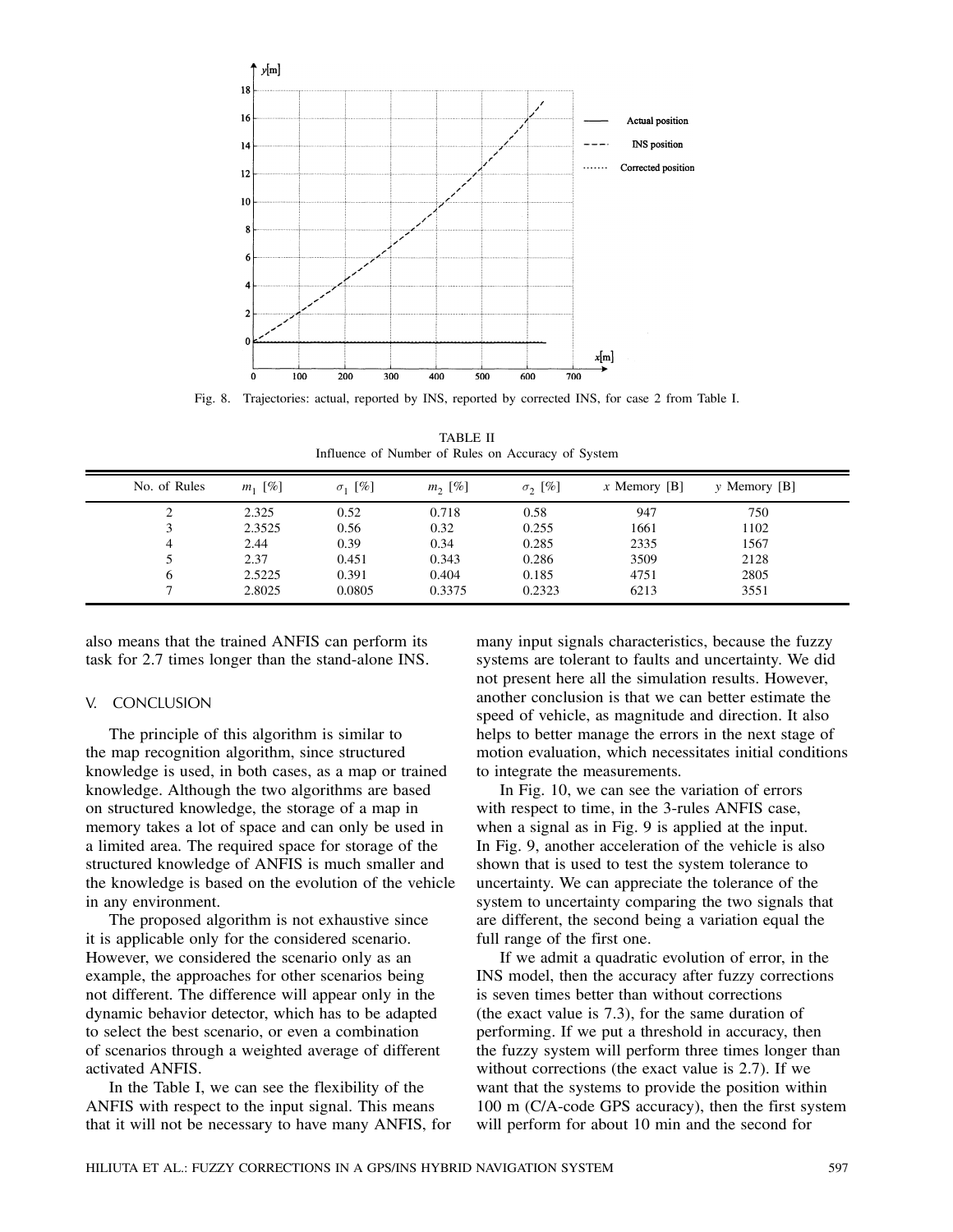

Fig. 9. Some signals used at input of navigation system. (a) Signal used to train ANFIS. (b) Signal applied to test tolerance at uncertainty.

30 min. If we put the threshold of accuracy at 10 m (the P-code GPS accuracy), then we estimate the performing time about 3 min and 9 min, respectively.

The approach presents the modality to build and train an ANFIS that can compensate part of the errors of a stand-alone INS, in the case when a disruption of GPS service occurs. The research shows that the goal is achievable in restrictive cases, for which the ANFIS was built and trained. This was the reason for taking into consideration the presence of the dynamic behavior detector in our schematics. We considered a restrictive trajectory with the intention to prove, in this early stage, the concept. A more developed dynamic behavior detector and an ANFIS which will take into consideration more scenarios are in the future research and development plans. The good news is that ANFIS for the proposed scenario has proved to be very flexible, doing its job when chosen scenario parameters vary up to 20%. The second good news is that all the information about ANFIS requires only a small amount of memory to be stored.

The use of training techniques in dynamic behavior detector and in fuzzy subsystem opens the possibility for the navigation system to recognize previously implemented scenarios and/or to adapt itself for new scenarios, making data acquisition from stand-alone INS and reference navigation system, building and training new ANFIS, performing with



Fig. 10. Errors of INS without corrections and after performing ANFIS corrections. (a) Absolute position error as reported by INS without and after ANFIS corrections. (b) Velocity error as reported by INS without and after ANFIS corrections. (c) Error of angle of velocity vector as reported by INS without and after ANFIS corrections.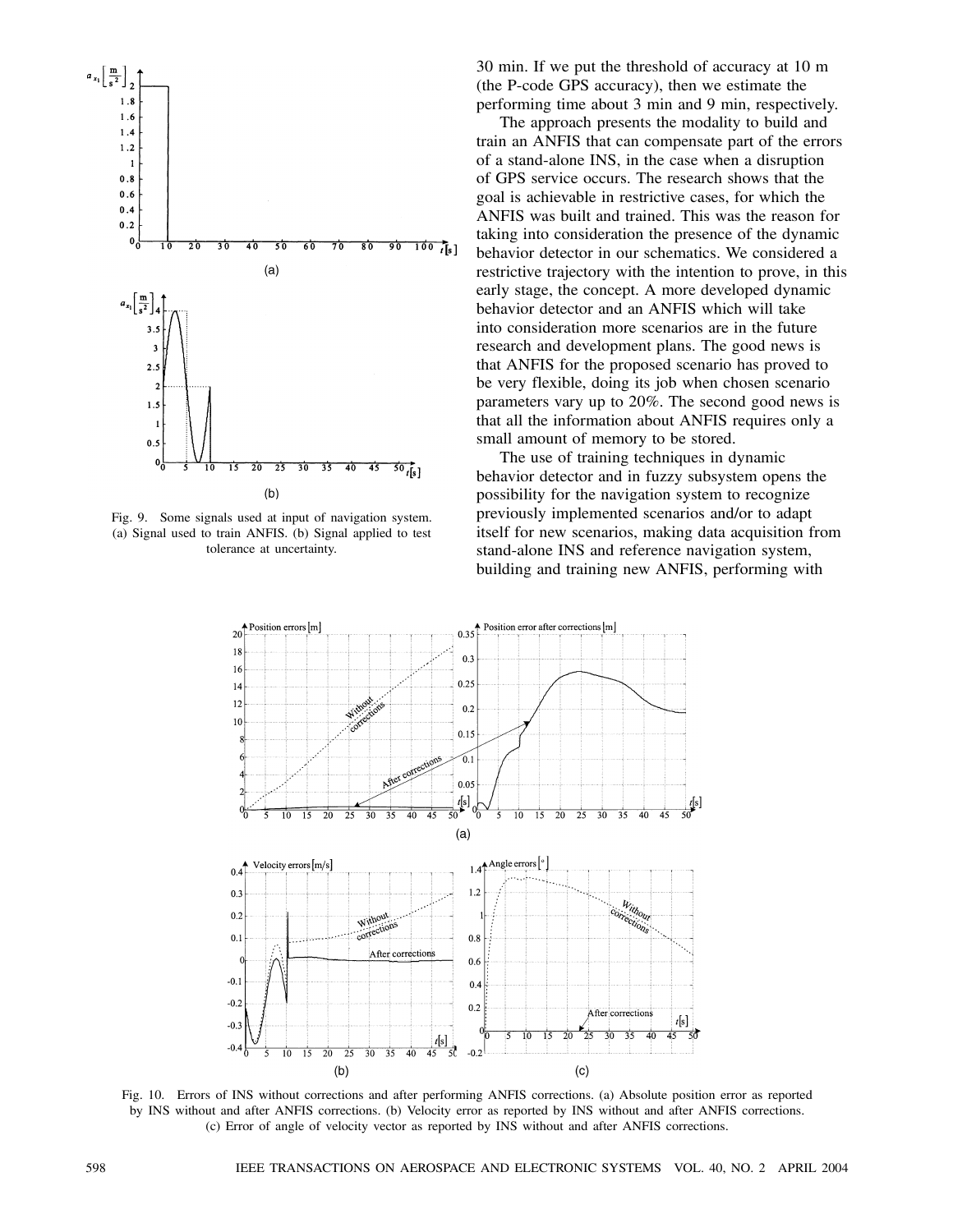better accuracy during the period that the reference system becomes unavailable. The adaptive process can be permanent, as long as the reference navigation system is available and has a good accuracy.

#### **REFERENCES**

- [1] Vulnerability assessment of the transportation infrastructure relaying on the Global Positioning System (2001). Final report prepared by John A. Volpe, National Transportation Systems Center for Office of the Assistant Secretary for Transportation Policy, U.S. Department of Transportation, Aug. 29, 2001.
- [2] Weiss, J. D., and Shields, F. (1998) GPS/INS integration in a severe urban environment. *IEEE Position Location and Navigation Symposium*, Apr. 20–23, 1998, 432–440.
- [3] Forssell, B. (1991) *Radionavigation systems*. London: Prentice-Hall, 1991.
- [4] Lawrence, A. (1993) *Modern Inertial Technology. Navigation, Guidance and Control*.
- New York: Springer Verlag, 1993. [5] Savage, P. G. (1998) Strapdown inertial navigation integration algorithm design Part 1: Attitude algorithms. *AIAA Journal of Guidance, Control, and Dynamics*, **21**, 1
- (Jan.–Feb. 1998), 19–27. [6] Savage, P. G. (1998)
- Strapdown inertial navigation integration algorithm design Part 2: Velocity and position algorithms. *AIAA Journal of Guidance, Control, and Dynamics*, **21**, 2 (Mar.–Apr. 1998), 208–221.
- [7] http://www.nsd.es.northropgrumman.com/Navigation/#
- [8] Military critical technologies. Part III: Developing critical technologies. Section 16: Positioning, navigation, and time technology.

Report prepared for Department of Defense by Defense Threat Reduction Agency, Dulles, VA, Oct. 1999 (updated May 2000).

- [9] Bennett, S. M., Allen, D. E., Acker, W., and Kidwell, R. (2002) Blended GPS/DR position determination system. Report for KVH Industries, Inc., 2002.
- [10] Karatsinides, S. P. (1994) Enhancing filter robustness in cascaded GPS-INS integrations. *IEEE Transactions on Aerospace and Electronic Systems*, **30**, 4 (Oct. 1994), 1001–1008.
- [11] Carvalho, H., Del Moral, P., Monin, A., and Salut, G. (1997) Optimal nonlinear filtering in GPS/INS integration. *IEEE Transactions on Aerospace and Electronic Systems*, **33**, 3 (July 1997), 835–850.
- [12] Crocetto, N., and Ponte, S. (2002) Blunder detection and estimation with fuzzy logic: Applications to GPS code- and carrier-phase measurements. In *9th Saint Petersburg International Conference on Integrated Navigation Systems*, Saint Petersburg, Russia, May 27–29, 2002, 95–104. [13] Swanson, S. R. (1998)
- A fuzzy navigational state estimator for GPS/INS integration. In *IEEE Position Location and Navigation Symposium*, April 20–23, 1998, 541–548.
- [14] Leach, B. W., Rahbari, R., and Dillon, J. (2002) Low cost strapdown IMU/DGPS integrated navigator with fuzzy logic adaptive tuning. In *9th Saint Petersburg International Conference on Integrated Navigation Systems*, Saint Petersburg, Russia, May 27–29, 2002, 264–273.
- [15] Eck, C., Geering, H. L., and Bose, S. C. (2000) Model based INS/GPS navigation. In *Proceedings of the 7th Saint-Petersburg International Conference on Integrated Navigation System*, Saint Petersburg, Russia, May 29–31, 2000, 95–102.
- [16] Jang, J-S.R., and Sun, C-T. (1995) Neuro-fuzzy modeling and control. *Proceedings of the IEEE*, **83**, 3 (Mar. 1995), 378–406.